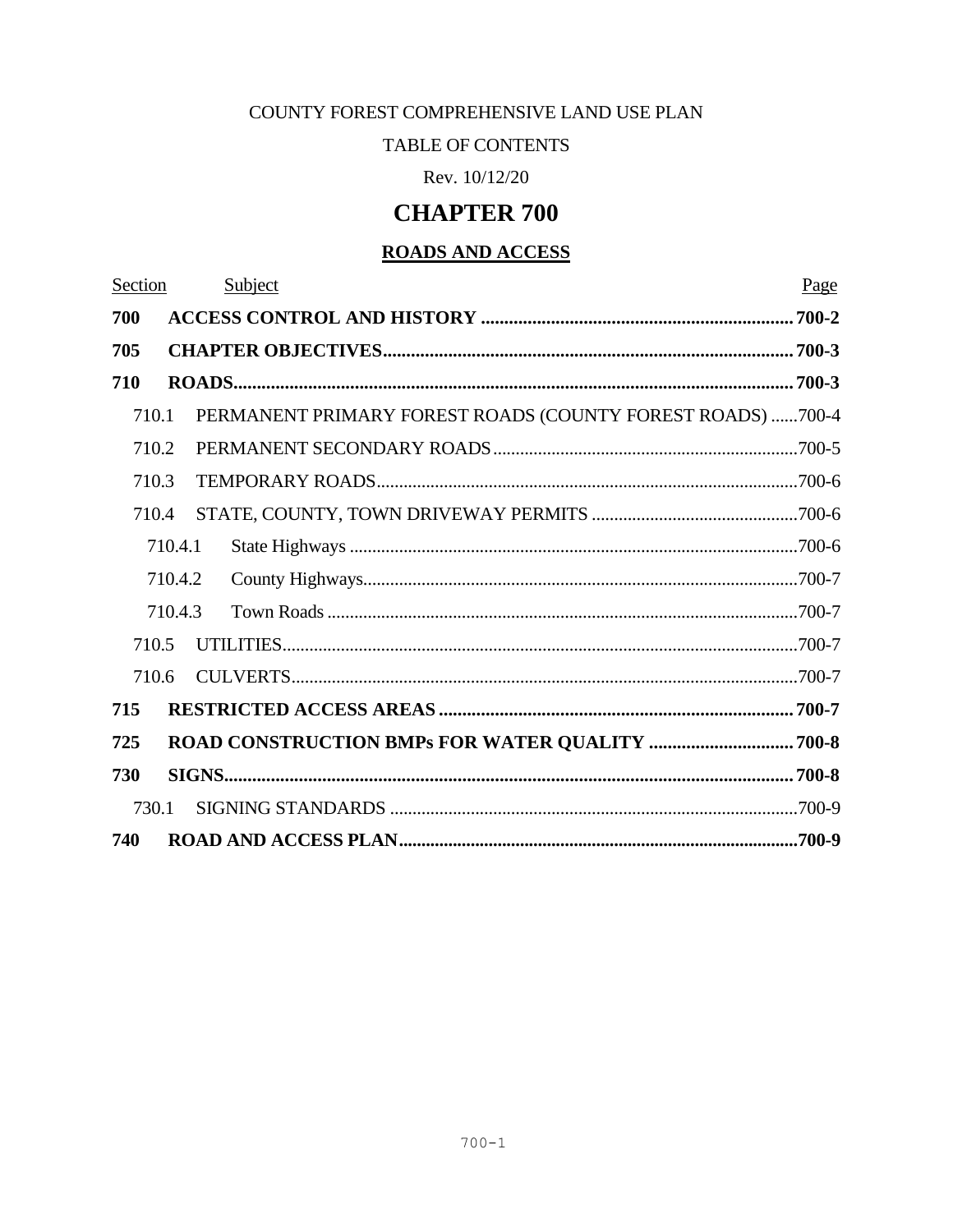#### <span id="page-1-0"></span>**700 ACCESS CONTROL AND HISTORY**

Resource management, protection activities, recreational uses, and other public uses on the Price County Forest require several different types of access. Since the Forest is large and diverse, a broad network of access opportunities have developed over the years. A combination of geography, soils, vegetation, surface waters, seasons of the year, presence/absence of roads or trails, ownership of adjoining lands, and public regulations interact to control access to any part of the Forest.

Many of the existing roads and trails were originally developed as logging roads, forest fire protection lanes, or trails used to reach popular hunting and fishing areas. The locations and standards for these earlier roads were not routinely established by county personnel, nor were they maintained on a regular basis.

Over the years, the road density and frequency of vehicle use on the Forest has increased in response to an expanding number of motorized recreational vehicles and to provide access for our harvest program. Often times, different uses have occurred on the same trails with minimal conflicts. But the diverse demands for, and uses of, the County Forest have reached the point where integrated access management planning is needed.

Examples of problem areas and reasons for access planning:

User conflict between groups: e.g., snowmobiling versus cross-country skiing; hunting on foot versus use of vehicles for access to game populations.

Safety: e.g., pleasure riding of horses on the same trail with ATV vehicle traffic, or hiking.

Erosion: soils eroding due to use, or over-use by vehicles without routine maintenance. Damage to access: rutted or impassable roads requiring costly repair by the county or other specific user groups (e.g., snowmobile/atv club).

Litter: depositing garbage and waste on the Forest.

Over-utilization of a resource; e.g. reduced availability of trophy-sized deer, excessive harvest of ruffed grouse along trails.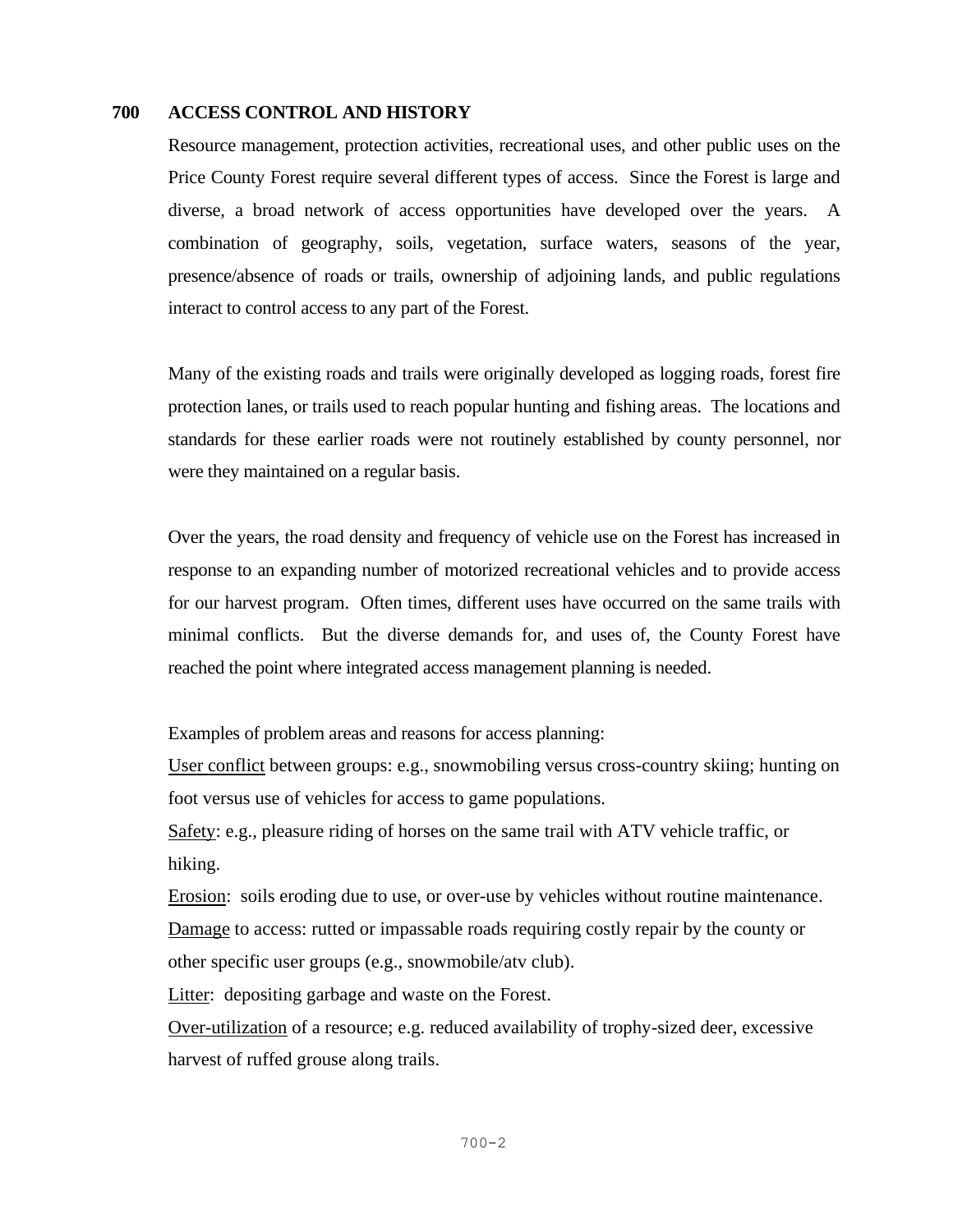Crowding: e.g. complaints from hunters about intensified competition for traditional hunting areas as a result of better access.

Fires: e.g. increased exposure of the resource to forest fire occurrence.

Endangered species management: e.g. high road densities conflict with the high number of timber wolves, eagle and osprey nest disturbance.

Invasive species: e.g. introduction of invasive exotic species along travel routes. Developmental trends: e.g. preservation of the County Forest solitude by limiting access versus development of high intensity use by additional roads and unlimited access. Road placement: e.g. some roads should be closed for improper location and evaluated

for replacement.

## <span id="page-2-0"></span>**705 CHAPTER OBJECTIVES**

- 1. Provide direction to the committee and resource managers in order to maintain a network of roads and trails on the County Forest. This will meet the needs for resource management and protection activities, as well as provide public access for recreation opportunities.
- 2. Identify the distribution, density, and types of roads and uses of roads and trails needed to establish a safe and efficient transportation and recreation system that complements the economic, environmental, and social interest in the County Forest.
- 3. Identify the existing and future County Forest roads eligible for transportation aids under s.86.315(1), Wis. Stats.
- 4. Identify areas on the County Forest where the access is limited or restricted.
- 5. Identify the provisions and criteria that will be policy when addressing management issues on the County Forest.

## <span id="page-2-1"></span>**710 ROADS**

Price County Forest staff will oversee the construction and maintenance of all roads within the County Forest. These roads may be constructed and maintained by the County, private contractors working under contract or the direction of the county, other public resource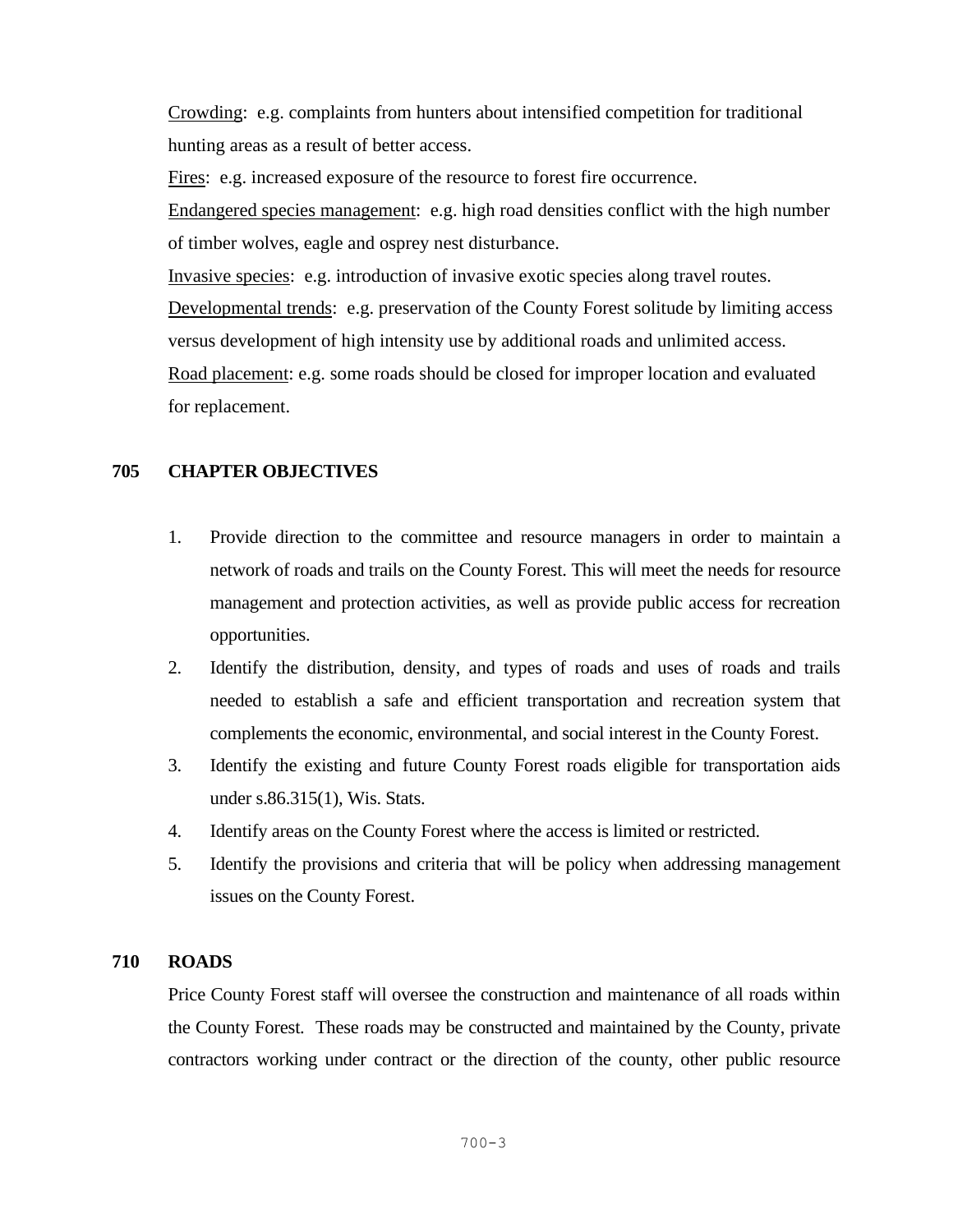agencies and in cooperative agreements with non-profit organizations.

The specifications for road construction and maintenance will vary with the frequency, duration, and planned use of each road. Three major types of roads occur on the Forest: permanent primary roads; permanent secondary roads, and temporary roads*.* 

New road establishment should consider information identifying areas with sensitive soils or severe slopes that have the potential for adverse water quality impacts from land management practices. County staff can work with local DNR forest hydrologists to develop site-specific measures where appropriate and to follow all required permitting processes when applicable

The forest should have enough roads to provide sufficient access, without degrading water resources, while still maintaining recreational experience. Program evaluation of road infrastructure will continuously occur.

#### <span id="page-3-0"></span>710.1 PERMANENT PRIMARY FOREST ROADS (County Forest Roads)

These roads are the primary roads accessing the County Forest. They are designed, constructed, and maintained for year-round use. These roads serve as essential access corridors for multiple use management. Some of these roads are graveled and routinely graded. Vehicle use may be restricted at various times of the year to minimize physical damage to the road or for safety reasons.

Forest roads in this category qualify for the County Forest Road Aids program. Qualifying roads in this program must meet minimum design standards set by WI Statute Section 86.315 (4) (a) and 86.315 (3) and administered by WI DOT. A yearly aid payment is used to maintain and improve these certified public roads. The following table lists the roads currently certified under s. 86.31(1), Wis. Stats. Also included are roads proposed for addition once improvements meet statute requirements.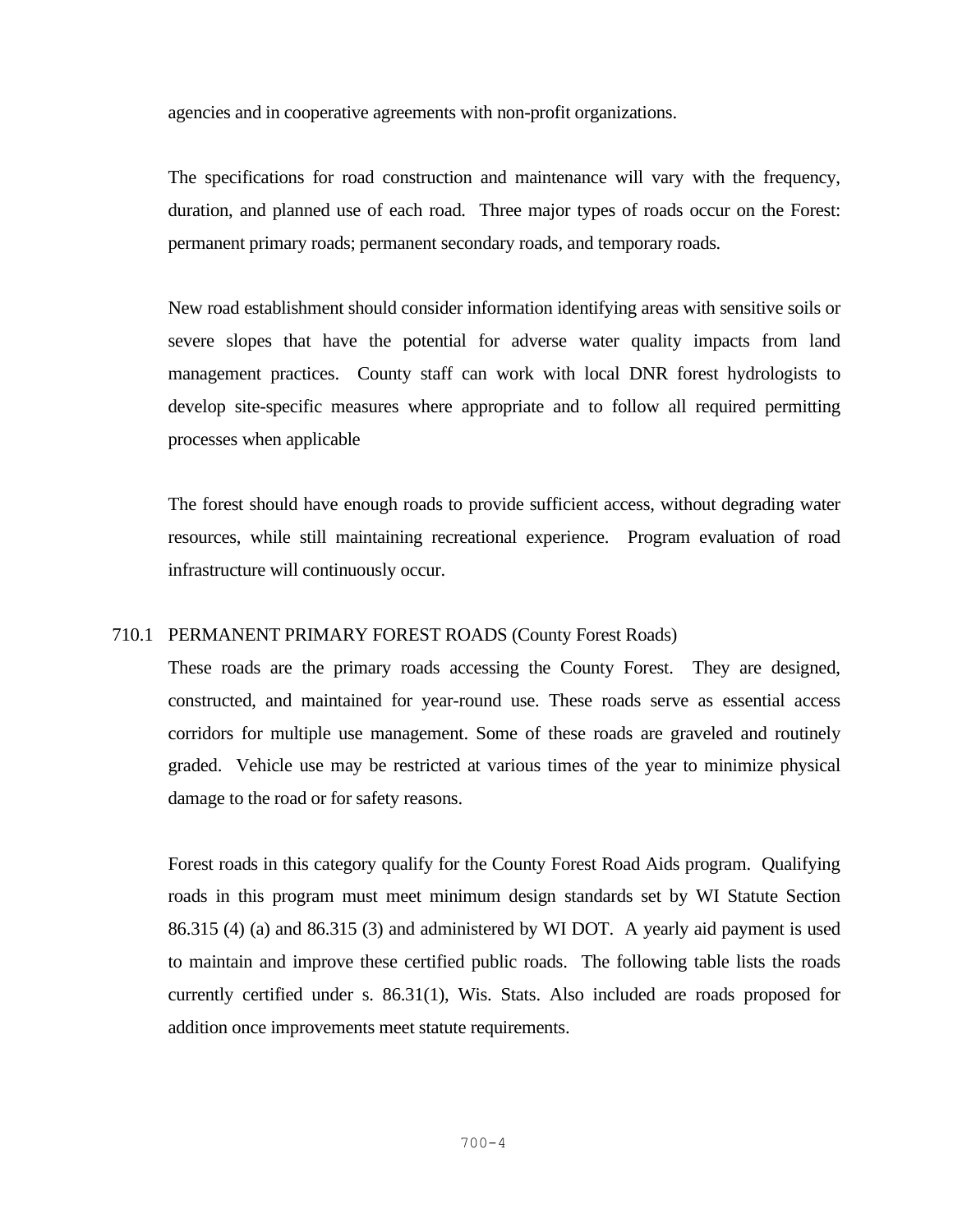| <b>TOWNSHIP</b> | <b>ROAD NAME/COMMENTS</b> | <b>LENGTH (MI)</b> |
|-----------------|---------------------------|--------------------|
| Catawha         | Catawba Firelane          | 3.53               |
|                 | East Catawba Firelane     | 0.75               |
| Fifield         | Fifield Road              | 1.32               |
| Flambeau        | Lugerville Grade          | 0.50               |
| Georgetown      | Figura's Road             | 2.78               |
|                 | East Georgetown Firelane  | 0.50               |
|                 | Georgetown Stub Road      | 0.23               |
| Harmony         | East Georgetown Firelane  | 0.65               |
|                 | <b>TOTALS</b>             | $10.26$ miles      |

#### **PRICE COUNTY CURRENT WDOT CERTIFIED**

These permanent primary roads will be maintained and remain open to public use. Snowplowing will only take place when timber sale activity is anticipated.

#### <span id="page-4-0"></span>710.2 PERMANENT SECONDARY ROADS

These roads often serve a variety of uses including forest management, fire protection, and recreation. These roads are maintained as part of a permanent road system but are often narrower than permanent primary roads and are built and maintained to lower standards. Some of these roads are designed for use only when the ground is frozen or firm.

Some roads in this category are located in areas on the Forest where motor vehicle use is limited or restricted. In these instances, the roads will be blocked and/or signed as restricted

In instances where motorized traffic is restricted, vehicle access will only be authorized for planned management activities, fire protection, and in cases where motorized handicapped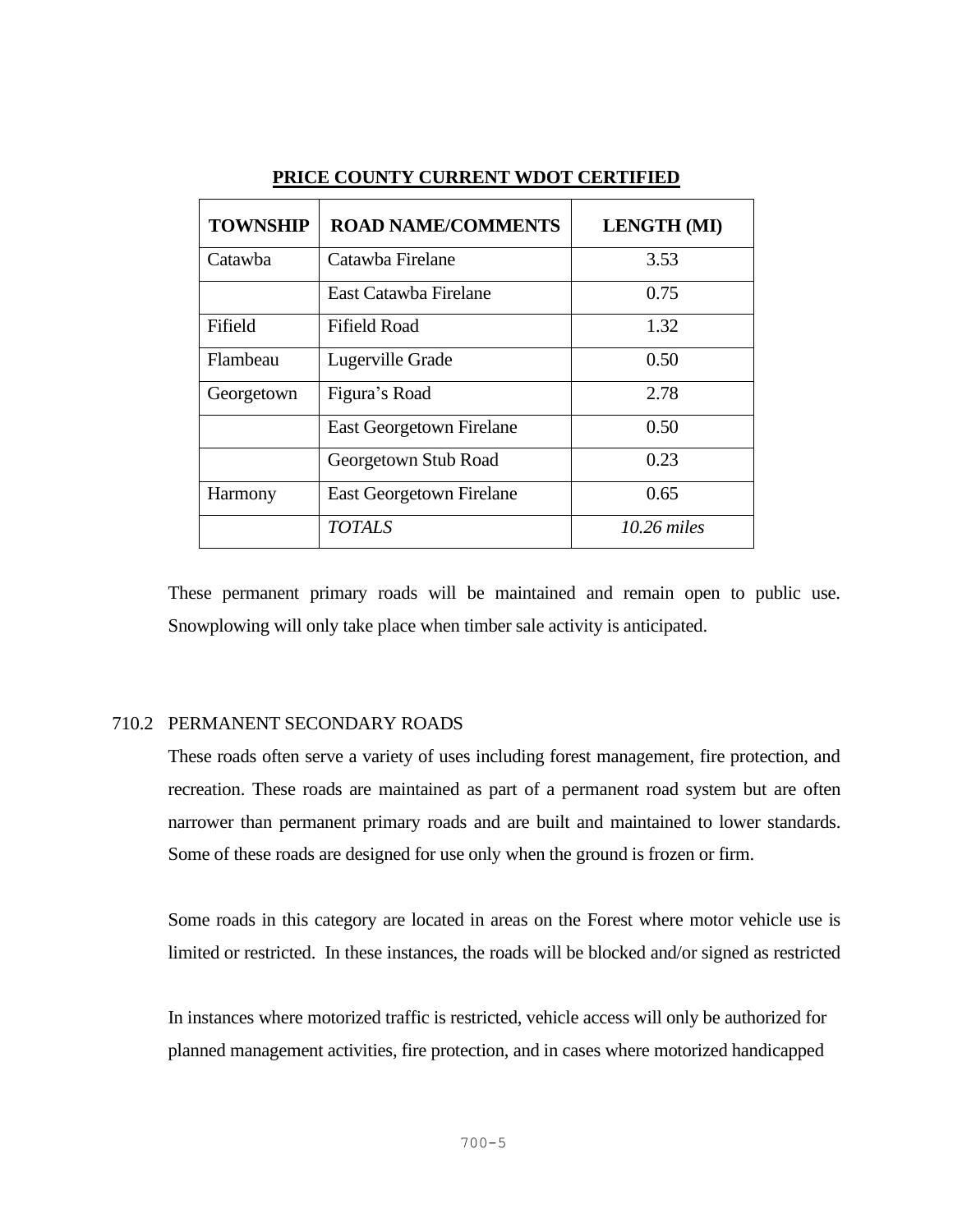access has been approved. Foot traffic is allowed on all roads. Motorized vehicles are allowed on woods trails that are not gated, bermed or posted closed unless problems (dumping of refuse, illegal stands, rutting, erosion or the destruction of trees or forest growth, etc.) are occurring.

#### <span id="page-5-0"></span>710.3 TEMPORARY ROADS

Many of the roads on the Forest fall into this classification. These roads are designed and constructed for short-term use for a specific project; often for timber harvest access. These roads are used only for a short duration and when the activity is done, the temporary road is closed. These roads are naturally or artificially revegetated and may be closed by use of earthen berms/bunkers or other physical barriers. In some cases, roads are completely closed with slash and debris to prevent future use and to encourage natural regeneration of trees.

Temporary roads on existing and past sales will be considered for closure. Permanent road closures will require Forestry and Parks Committee approval with considerations to local snowmobile/ATV clubs and organizations to remedy any problems that may arise. Reasons will include protection of perpetually wet soils, human safety, and prevention of illegal dumping.

The need for new temporary roads will be evaluated on a case-by-case basis. Road locations will be included in designing timber harvests. Consideration will be given to the objectives within each County Forest unit, existing road density, potential use, and soil type.

#### <span id="page-5-1"></span>710.4 STATE, COUNTY, TOWN DRIVEWAY PERMITS

#### <span id="page-5-2"></span>710.4.1 State Highways

Wisconsin DOT generally requires permits for permanent and temporary driveways on state highways. The County should track and retain permit records and work with local DOT officials for access.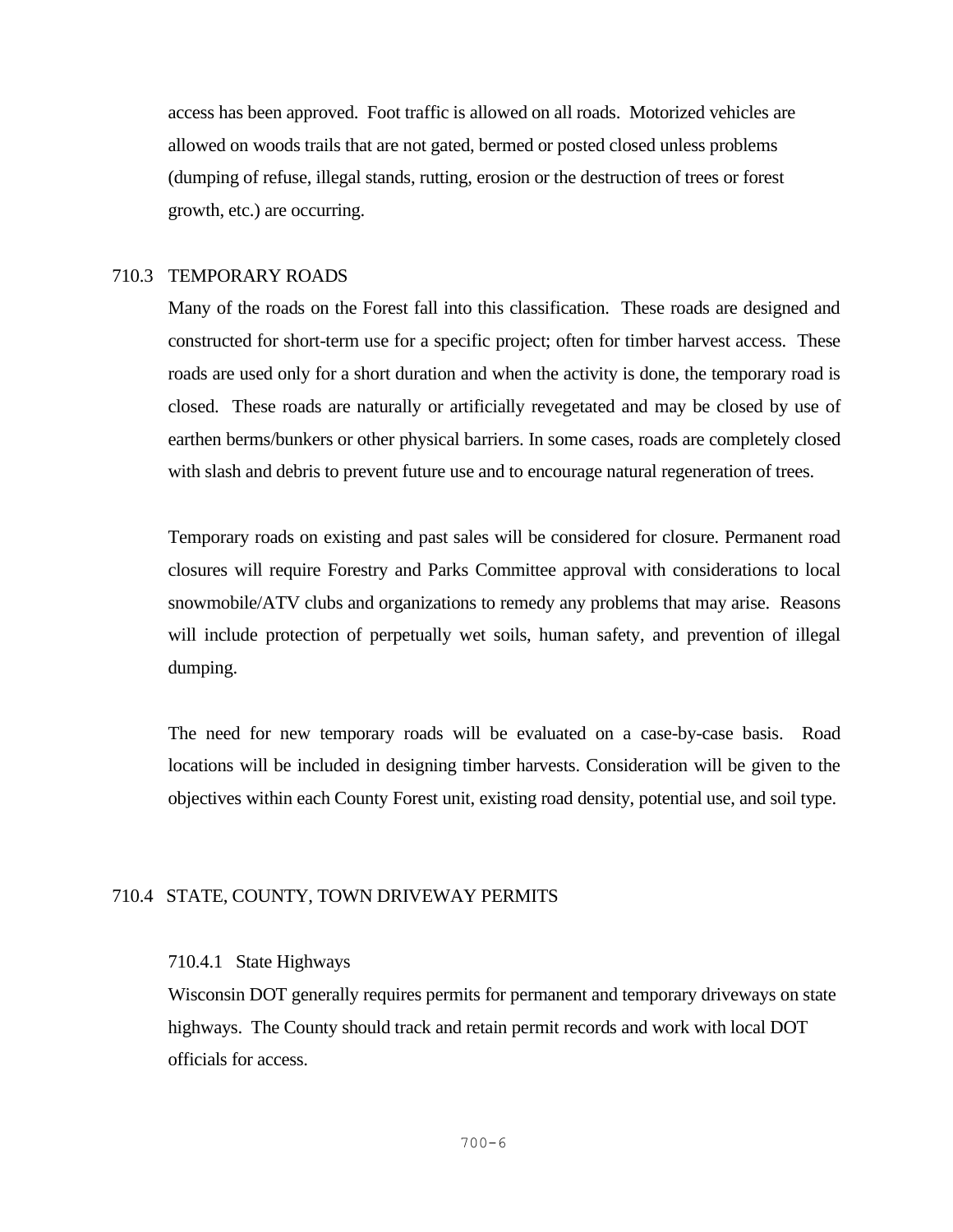#### <span id="page-6-0"></span>710.4.2 County Highways

Driveway permits on county roads will be attained from the Price County highway department following their permitting rules.

#### <span id="page-6-1"></span>710.4.3 Town Roads

Driveway permits will be attained from the town that new driveways are being placed if the town requires one.

#### <span id="page-6-2"></span>710.5 UTILITIES

Access of the County Forest for utility reasons is covered under Chapter 500-520 Special Uses.

#### <span id="page-6-3"></span>710.6 CULVERTS

In many cases culverts are needed in all three classifications of roads that are on the County Forest when dealing with drainages, wetlands and stream crossings. Some of these are temporarily placed culverts that are used during a specific project then removed, while others are permanent structures.

In all instances, culverts should be placed according to required DNR permitting procedures and should follow BMP's for culverts that can be found in chapters 4 and 5 of the WI BMP's for Water Quality PUB FR-093 2010.

Routine maintenance of these structures should also be completed to make sure structures are adequately working. The county may want to consider documenting the location of culverts on the forest and provide a list of the culverts that should be routinely checked.

#### <span id="page-6-4"></span>**715 RESTRICTED ACCESS AREAS**

In addition to providing trails for motorized vehicle use, the Forest may also provide and designate areas where motorized equipment is not permitted unless authorized by the Committee. The principal intent of these areas is to prevent environmental damage to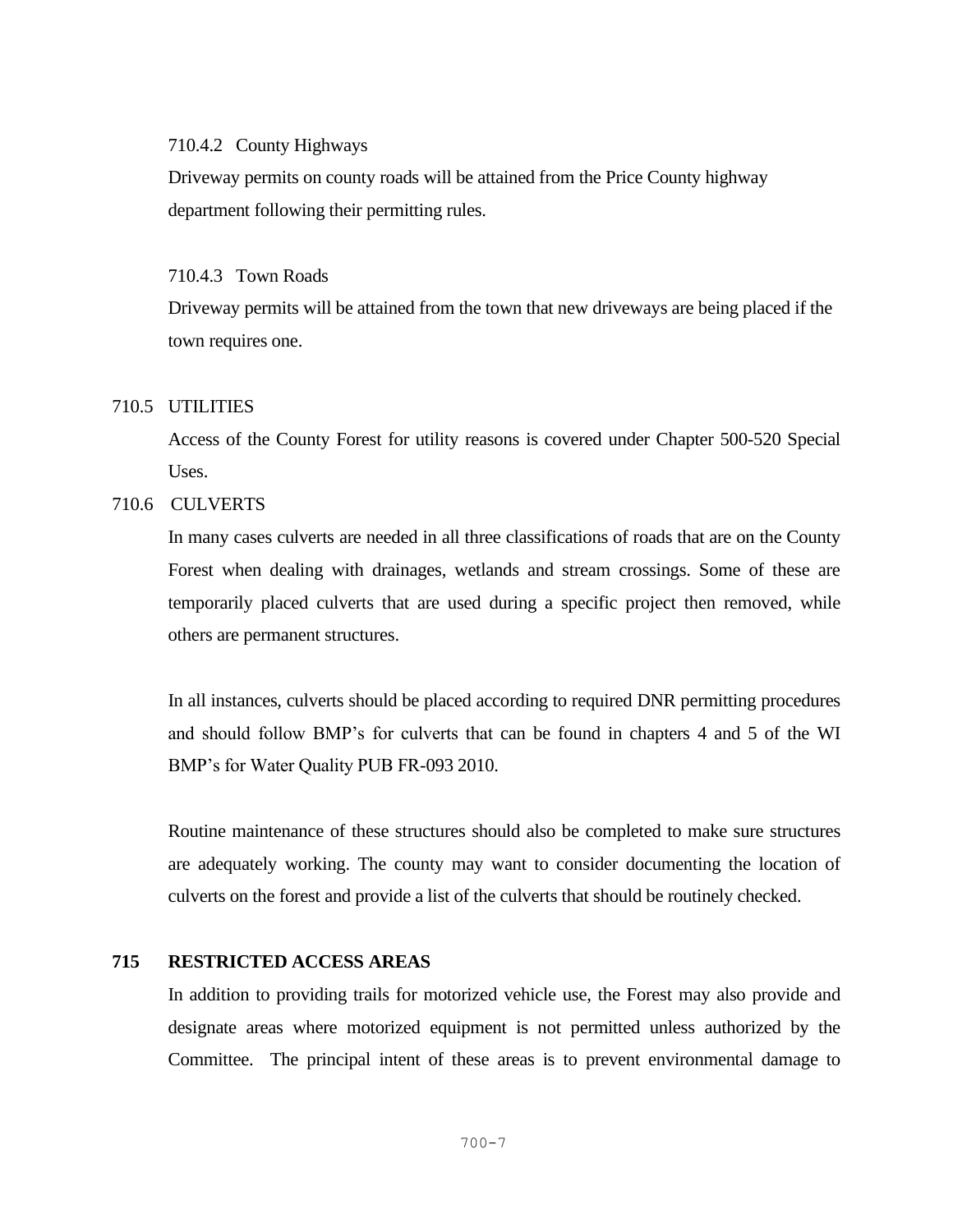sensitive areas, protect historical or archeological sites, protect endangered and threatened species, provide for human safety and provide areas for quiet, secluded recreation. The following areas have been designated as restricted access areas on the Price County Forest:

- All County Parks
- Holy Cross Unit
- Rock Creek Unit
- Camp Five Unit
- Wolf Creek Unit

# <span id="page-7-0"></span>**725 ROAD CONSTRUCTION BEST MANAGEMENT PRACTICES FOR WATER QUALITY**

The layout and construction of any new road or trail situated on the County Forest shall adhere to *Wisconsin's Best Management Practices for Water Quality* (PUB-FR-093-95). This access management plan addresses the need and diversity level of forest roads and trails within the County Forest. The BMP Manual provides guidelines for road construction. Soil disturbance activities in highly erodible soil areas may require mitigating measures in excess of those currently listed in the Best Management Practices manual PUB-FR-093- 2010. Wider buffers, sediment control structures and water diversion techniques will be used as appropriate in these sensitive areas.

#### <span id="page-7-1"></span>**730 SIGNS**

Signs on the County Forest will be used discreetly to perform and function with minimal disruption to the multiple uses of the Forest. Private signs promoting personal, commercial or political objectives will not be permitted. Signs erected by the county for management purposes or by non-profit recreational trail groups will be as follows:

- 1. Informational Type Signs
	- A. Interpretive Signs to educate the general public about forest management practices.
	- B. Public Land Signs to identify the land as Price County Forest property.
	- C. Trail Markers to provide direction and safety to trail users.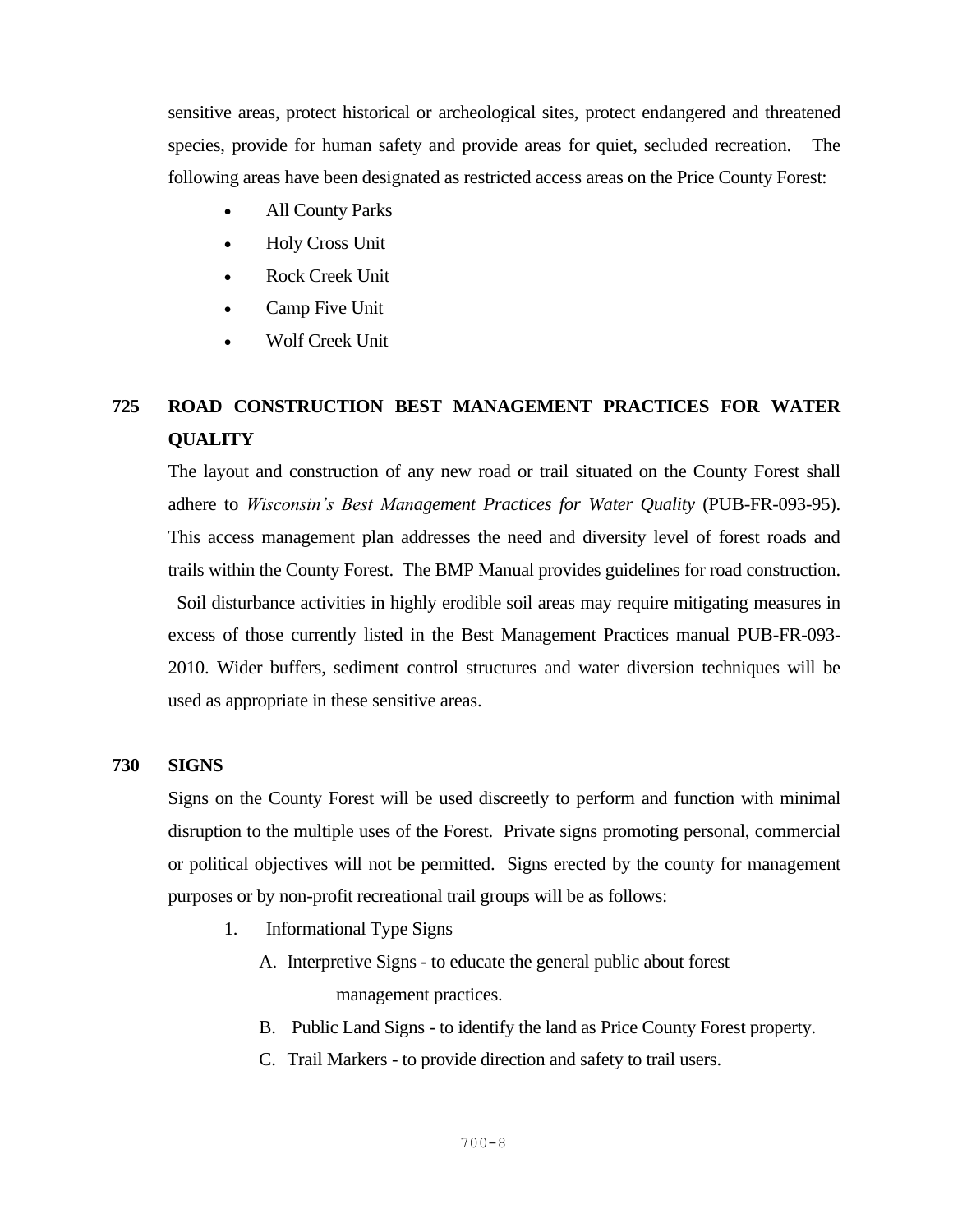- D. Scientific, Historical or Geological Markers to identify points of interest.
- E. Recreational Facility Markers to identify park entrances, etc.
- F. Directional Markers.
- 2. Regulatory Type Signs to regulate the use of the Forest in specific areas.

#### <span id="page-8-0"></span>730.1 SIGNING STANDARDS

To assure that signs will serve a purpose without damaging aesthetics, the following standards will be maintained:

- 1. All signs will be mounted on treated wood posts or steel backed wooden posts.
- 2. Routed wood signs will be used wherever practical. Fiberboard or painted metal signs, when used, will be of neat appearance.
- 3. Signs placed on snowmobile/ATV trails must conform to state standards and be approved by the committee.
- 4. All authorized signs shall be protected by ordinance from being damaged, defaced, obstructed, removed, or possessed by unauthorized persons.
- 5. All unauthorized signs will be removed by the Forestry staff. No compensation will be afforded for loss or damage to signs during removal. Individuals erecting unauthorized signs may be prosecuted under s. 943.13(3), Wis. Stats.

#### <span id="page-8-1"></span>**740 ROAD AND ACCESS PLAN**

Vehicle Use Regulations on all County Forest Lands Summary

The following are regulations applying to road and access to the County Forest by motor vehicles. It is understood that the Forestry and Parks Committee can alter these regulations by exceptions at any time it determines that it is in the best interest of the County. It is understood that vehicles used in the management of the Forest by staff or by special written permission for contractors are exempt from the regulation below.

1. Primary roads that are constructed and maintained according to state town road standards and eligible for county forest road aid payment are only open to highway